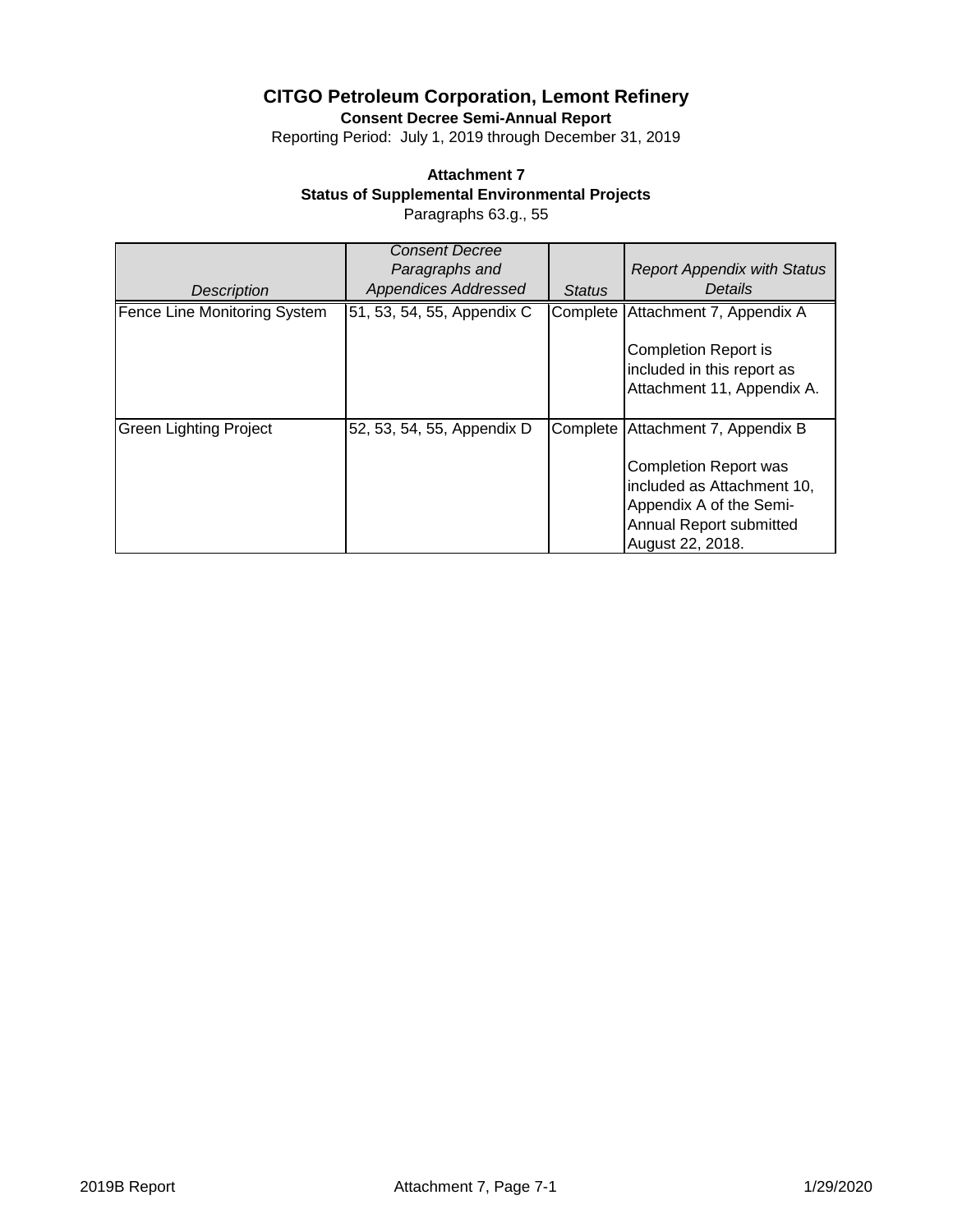### **CITGO Petroleum Corporation, Lemont Refinery**

**Consent Decree Semi-Annual Report**

Reporting Period: July 1, 2019 through December 31, 2019

#### **Attachment 7, Appendix A**

#### **Status of Supplemental Environmental Projects**

Paragraphs 63.g., 55, Appendix C

| <b>SEP</b>                                | <b>Item</b>        | <b>Status</b>                                                                                                                                                                                                                                                                                                                                                                                                                                                                                                                                                                                                                                                                                                                                                                                                                                                                                                                                                                                                                                                                                                                                                                                                                                                                               |
|-------------------------------------------|--------------------|---------------------------------------------------------------------------------------------------------------------------------------------------------------------------------------------------------------------------------------------------------------------------------------------------------------------------------------------------------------------------------------------------------------------------------------------------------------------------------------------------------------------------------------------------------------------------------------------------------------------------------------------------------------------------------------------------------------------------------------------------------------------------------------------------------------------------------------------------------------------------------------------------------------------------------------------------------------------------------------------------------------------------------------------------------------------------------------------------------------------------------------------------------------------------------------------------------------------------------------------------------------------------------------------|
| <b>Fence Line</b><br>Monitoring<br>System | <b>Description</b> | The Fenceline Monitoring System (FLMS) under this Consent<br>Decree consisted expending at least \$650,000 to do the following:<br>- A station to monitor meteorological parameters, and<br>- Two stations consisting of a shelter and monitors for benzene,<br>hexane, and hydrogen sulfide monitors ("Tank Farm" and "Mink<br>Farm")<br>- Meet shelter design, station location, and sampler inlet<br>requirements<br>- Use a Data Acquisition System to log numerical data<br>- Operate the above monitors, equipment, and systems for a<br>period of no less than two years beginning with the date the Field<br>Investigations are required.<br>- Apply QA/QC procedures<br>- Post data to a website<br>(http://www.citgorefining.com/lemont/environment)<br>- Conduct Field Investigations based on Screening Conditions<br>detected with the above monitoring equipment.<br>- If necessary, implement corrective actions to address the<br>Screening Condition.<br>Per Paragraph C.16, this SEP was not to be complete until at least<br>two years after the date that Field Investigations began to be<br>required per Paragraph C.4 (July 2, 2017).<br>The SEP was complete as of July 2, 2019.<br>The Completion Report is included as Appendix A of Attachment<br>11 Appendix A. |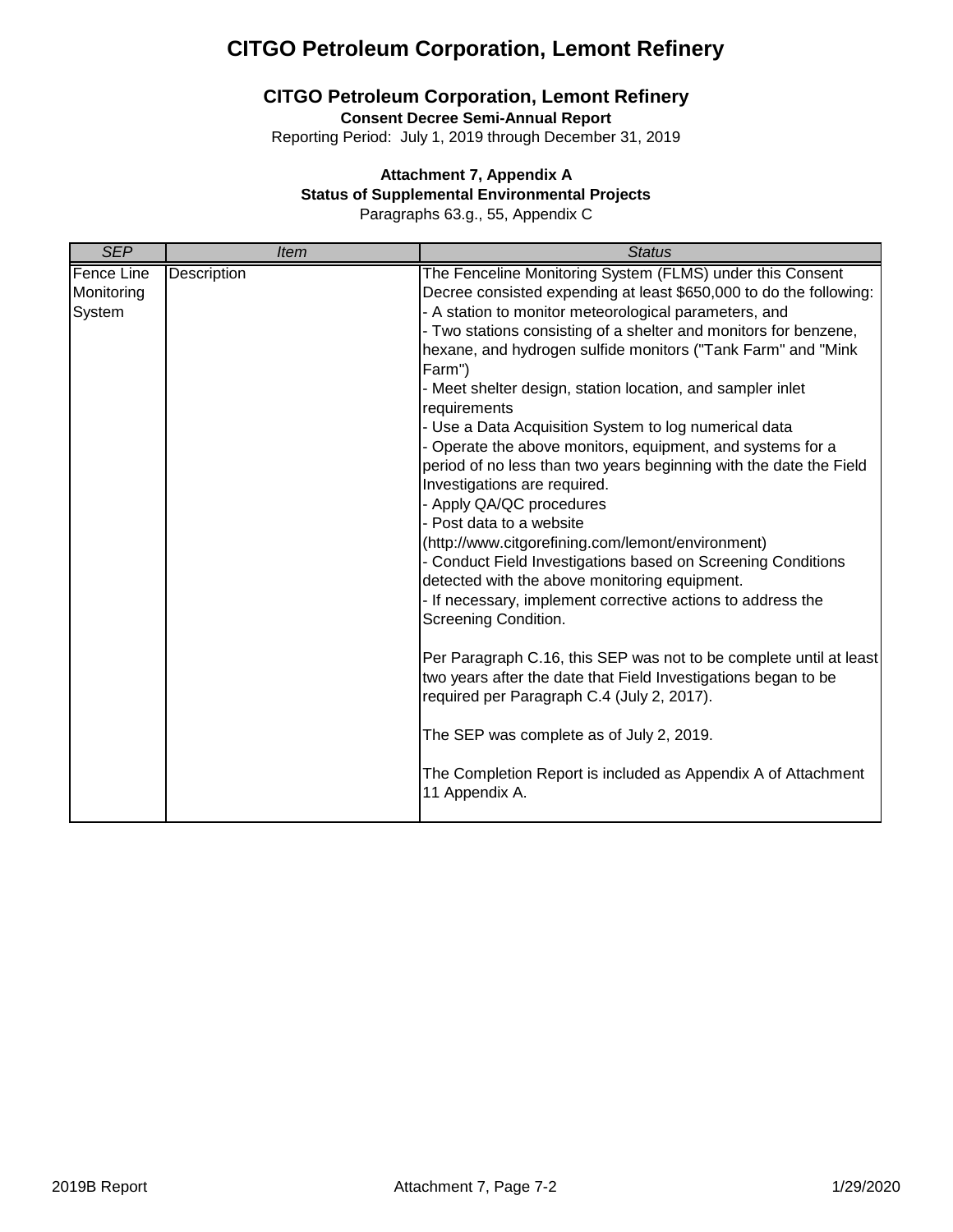## **CITGO Petroleum Corporation, Lemont Refinery**

**Consent Decree Semi-Annual Report**

Reporting Period: July 1, 2019 through December 31, 2019

#### **Attachment 7, Appendix A**

#### **Status of Supplemental Environmental Projects**

Paragraphs 63.g., 55, Appendix C

| <b>SEP</b>                         | <b>Item</b>                                                        | <b>Status</b>                                                                                                                                                                                                                                                                                                              |
|------------------------------------|--------------------------------------------------------------------|----------------------------------------------------------------------------------------------------------------------------------------------------------------------------------------------------------------------------------------------------------------------------------------------------------------------------|
| Fence Line<br>Monitoring<br>System | <b>Status</b>                                                      | The above monitoring equipment was installed by January 31,<br>2017, at a total project cost of \$1,507,255. This does not include<br>ongoing contractor support for data review and analyzer<br>maintenance.                                                                                                              |
|                                    |                                                                    | The FLMS Plan was submitted to U.S. EPA on May 8, 2017.                                                                                                                                                                                                                                                                    |
|                                    |                                                                    | Validation of Equipment, Field Investigation Development, and<br>Training were completed June 30, 2017.                                                                                                                                                                                                                    |
|                                    |                                                                    | Field Investigations were able to be performed for any Screening<br>Events occurring on or after July 1, 2017.                                                                                                                                                                                                             |
|                                    |                                                                    | Data was posted to the web-site beginning July 2, 2017.                                                                                                                                                                                                                                                                    |
|                                    |                                                                    | Per paragraph C16, this SEP is deemed complete after operating<br>two years after Field Investigations were required (i.e., July 2,<br>2019, which is two years after July 2, 2017). A SEP Completion<br>Report is included with the Semi-Annual Report covering the 2nd<br>half of 2019. (see Attachment 11, Appendix A). |
|                                    | Number and dates of Screening<br>Conditions observed during period | No Screening Conditions were observed during the reporting<br>period.                                                                                                                                                                                                                                                      |
|                                    |                                                                    | Per Paragraph C.16, this SEP was not to be complete until at least<br>two years after the date that Field Investigations began to be<br>required per Paragraph C.4 (July 2, 2017).                                                                                                                                         |
|                                    |                                                                    | The SEP was complete as of July 2, 2019.                                                                                                                                                                                                                                                                                   |
|                                    |                                                                    | The Completion Report is included as Appendix A of Attachment<br>11 Appendix A.                                                                                                                                                                                                                                            |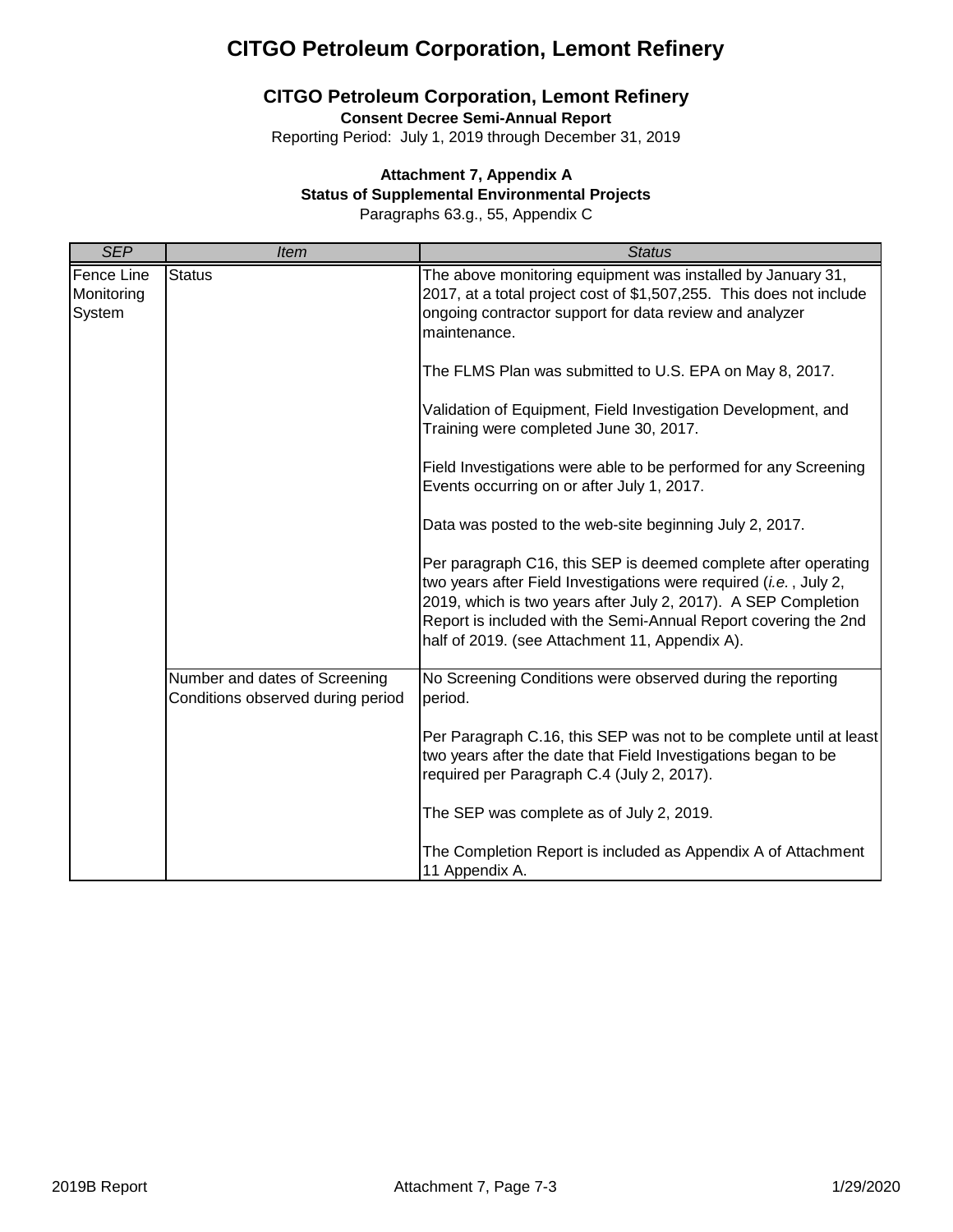### **CITGO Petroleum Corporation, Lemont Refinery**

**Consent Decree Semi-Annual Report**

Reporting Period: July 1, 2019 through December 31, 2019

#### **Attachment 7, Appendix A**

#### **Status of Supplemental Environmental Projects**

Paragraphs 63.g., 55, Appendix C

| <b>SEP</b> | ltem                                 | Status                                                             |
|------------|--------------------------------------|--------------------------------------------------------------------|
| Fence Line | Per Paragraph C24.b.,                | No Screening Conditions were observed during the reporting         |
| Monitoring | For each observed Screening          | period.                                                            |
| System     | Condition, the following are         |                                                                    |
|            | provided:                            | Per Paragraph C.16, this SEP was not to be complete until at least |
|            | - Detailed summary                   | two years after the date that Field Investigations began to be     |
|            | - Associated Field Investigation     | required per Paragraph C.4 (July 2, 2017).                         |
|            | - Findings of Compliance Status      |                                                                    |
|            | Determination                        | The SEP was complete as of July 2, 2019.                           |
|            |                                      |                                                                    |
|            | - Corrective Action                  | The Completion Report is included as Appendix A of Attachment      |
|            | - FLMS measurement data              | 11 Appendix A.                                                     |
|            | - Narrative description of IR Camera |                                                                    |
|            | gas imaging                          |                                                                    |
|            | - Portable PID data                  |                                                                    |
|            | - Process and operational data       |                                                                    |
|            | - Actions taken                      |                                                                    |